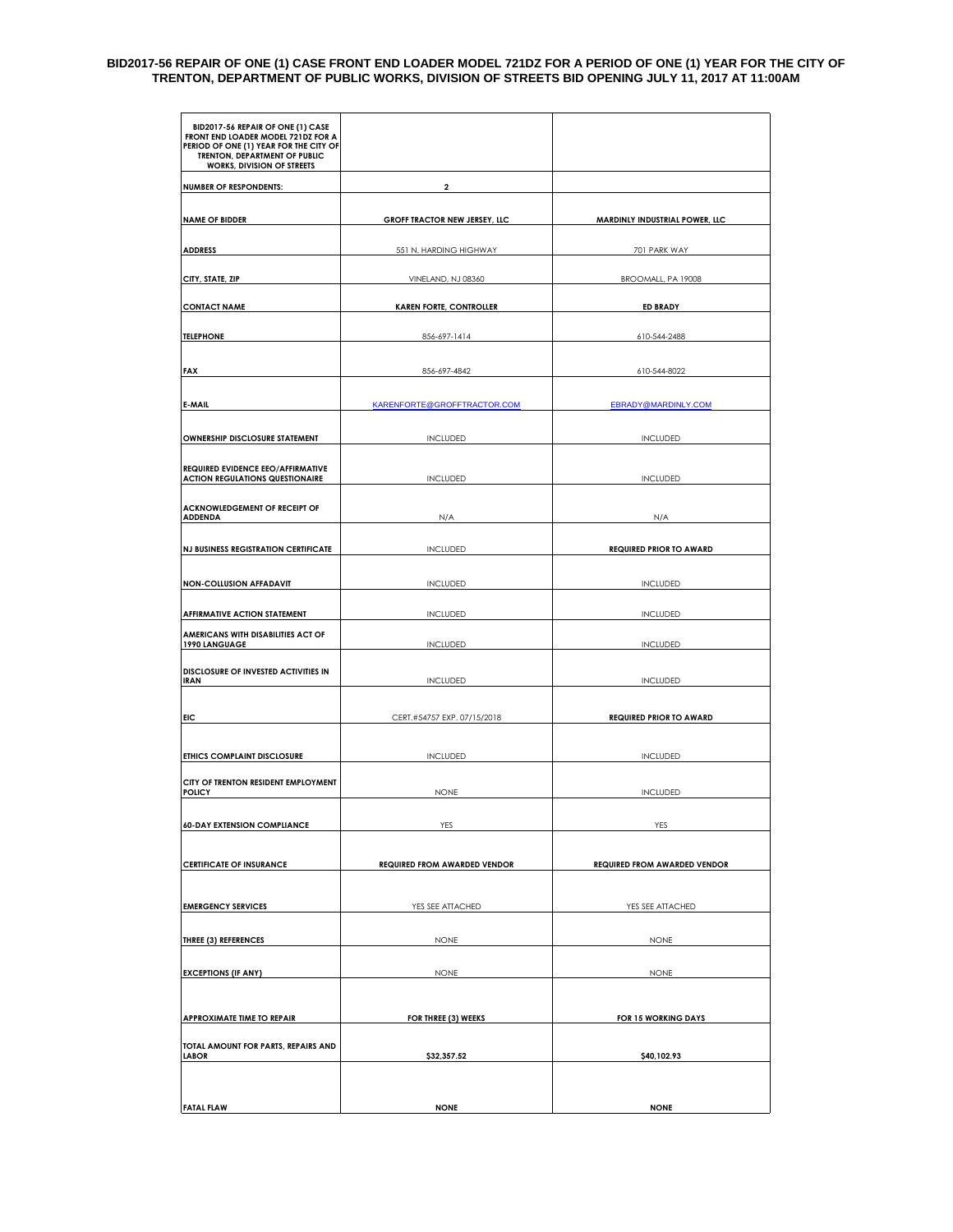### **BID PROPOSAL FORM VENDOR MUST COMPLETE**

# WE THE UNDERSIGNED PROPOSE TO REPAIR ONE (1) CASE FRONT END LOADER MODEL 721DZ PURSUANT TO THE BID SPECIFICATIONS AND MADE PART HEREOF: BIDDER SHALL SUBMIT A TOTAL AMOUNT FOR **PARTS, REPAIRS AND LABOR**

## TOTAL AMOUNT FOR PARTS, REPAIRS AND LABOR:

 $$32,357.52$ 

APPROXIMATE TIME TO REPAIR: (3) Three Weeks

COLLECTE

The undersigned is a Corporation, Partnership or Individual under the laws of the State of New Jersey having its principal office at vineland

|                |                        | - Groff Tractor New Jersey, LLC |  |  |  |
|----------------|------------------------|---------------------------------|--|--|--|
| <b>COMPANY</b> |                        |                                 |  |  |  |
|                | 551 N. Harding HIghway |                                 |  |  |  |
| <b>ADDRESS</b> |                        |                                 |  |  |  |

 $\overline{5}$ 

Vineland, NJ 08360

**ADDRESS** 

 $FED.$  ID  $#$ 

**NAME** 

Karen Forte, Controller **TELEPHONE** 856-697-1414

FAX 856-697-4842

EMAIL karenforte@grofftractor.com

DATE June 27, 2017

SIGNATURE Karl